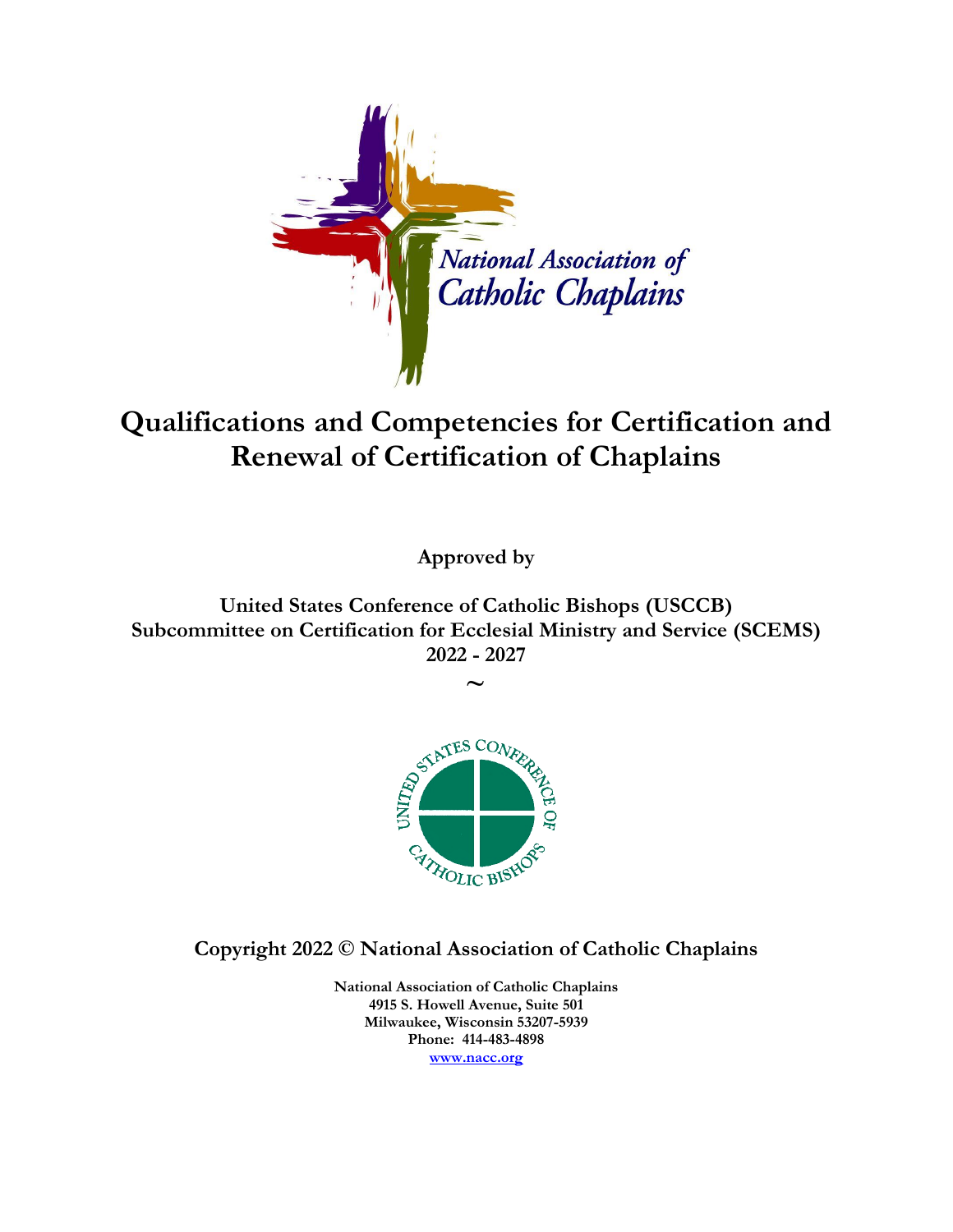## **National Association of Catholic Chaplains Qualifications and Competencies for Certification and Renewal of Certification of Chaplains**

The following Qualifications and Competencies represent the Certification for Professional Spiritual Care Common Qualifications and Competencies (*approved by the Strategic Partners in Spiritual Care*) and the NACC-Specific Qualifications and Competencies (*approved by USCCB SCEMS*). Please note that the NACC-Specific Competencies are those that are indented in 302-305.

301 Qualifications of Professional Chaplaincy (QUA)

The candidate for certification must:

- QUA1: Provide documentation of current endorsement or of good standing in accordance with the requirements of his/her own faith/spiritual tradition.
- QUA2: Be current in the payment of the annual fees as designated by one's professional association.
- QUA3: Have completed a Bachelor's degree from a college, university, or theological school accredited by a member of the Council for Higher Education Accreditation (www.chea.org); and a graduate-level theological degree from a college, university or theological school accredited by a member of the Council for Higher Education Accreditation. Equivalencies for the Bachelor's and/or graduate level theological degree will be granted by the individual professional organizations according to their own established guidelines.

## **\*Graduate-level theological degree**

The NACC defines a graduate-level theological degree as a graduate degree in theology, divinity, religious studies, pastoral ministry, pastoral studies, or spirituality. Included among the acceptable degrees is the Bachelor of Sacred Theology (STB) degree plus one further year of theological studies of the Pontifical Universities and their affiliated institutions.

- QUA4: Provide documentation of a minimum of four units (Levels I & II) of Clinical Pastoral Education (CPE) accredited or approved by the Association for Clinical Pastoral Education (ACPE), by programs that were accredited by the former United States Conference of Catholic Bishops Commission on Certification and Accreditation (USCCB/CCA), or the Canadian Association for Spiritual Care (CASC/ACSS). Equivalency for one unit of CPE (two units in CASC) may be considered.
- 302 Integration of Theory and Practice Competencies (ITP)

The candidate for certification will demonstrate the ability to:

- ITP1: Articulate an approach to spiritual care, rooted in one's faith/spiritual tradition that is integrated with a theory of professional practice.
	- ITP1.1 Demonstrate an understanding of Vatican II and Post Vatican II documents of the Church, Systematic/Foundational Theology, Scripture, Theology of the Trinity, Christology, Ecclesiology, Sacramental Theology, Catholic Social Teaching, Canon Law, Ecumenical and Interreligious Practice.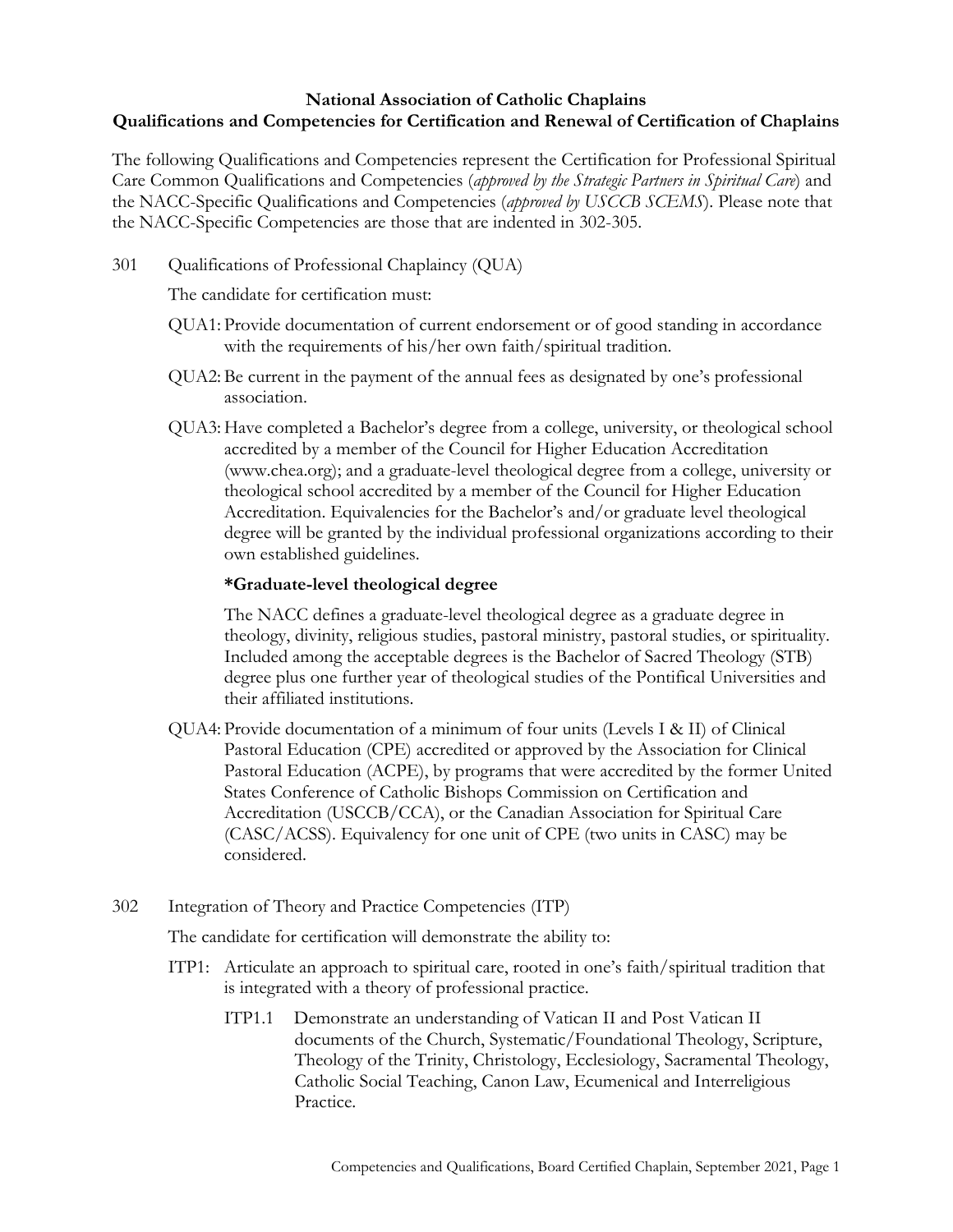- ITP1.2 Articulate an understanding of one's baptismal call and chaplaincy as a ministry of the church.
- ITP1.3 Recognize both the reality of personal and social sin and demonstrate the power of justice, mercy, forgiveness, and reconciliation to heal persons and relationships.
- ITP2: Incorporate a working knowledge of psychological and sociological disciplines and religious beliefs and practices in the provision of spiritual care.
- ITP3: Incorporate the spiritual and emotional dimensions of human development into one's practice of care.
- ITP4: Incorporate a working knowledge of different ethical theories appropriate to one's professional context.
	- ITP 4.1 Demonstrate an understanding of *The Ethical and Religious Directives for Catholic Health Care Services.*
- ITP5: Articulate a conceptual understanding of group dynamics and organizational behavior.
- ITP6: Articulate how primary research and research literature inform the profession of chaplaincy and one's spiritual care practice.
- 303 Professional Identity and Conduct Competencies (PIC)

The candidate for certification will demonstrate the ability to:

- PIC1: Be self-reflective, including identifying one's professional strengths and limitations in the provision of care.
- PIC2: Articulate ways in which one's feelings, attitudes, values, and assumptions affect professional practice.
- PIC3: Attend to one's own physical, emotional, and spiritual well-being.
	- PIC 3.1 Articulate a spirituality grounded in a relationship with God, self, and others.
	- PIC 3.2 Demonstrate one's commitment to on-going faith development and spiritual growth.
	- PIC 3.3 Demonstrate life-work balance skills, including time management.
- PIC4: Function in a manner that respects the physical, emotional, cultural, and spiritual boundaries of others.
- PIC5: Use one's professional authority as a spiritual care provider appropriately.
	- PIC5.1 Articulate an understanding of the responsibility of the public nature of a chaplain's role.
- PIC6 Advocate for the persons in one's care.
- PIC7: Function within the Common Code of Ethics for Chaplains, Pastoral Counselors, Clinical Pastoral Educators, and Students.
- PIC8: Communicate effectively orally and in writing.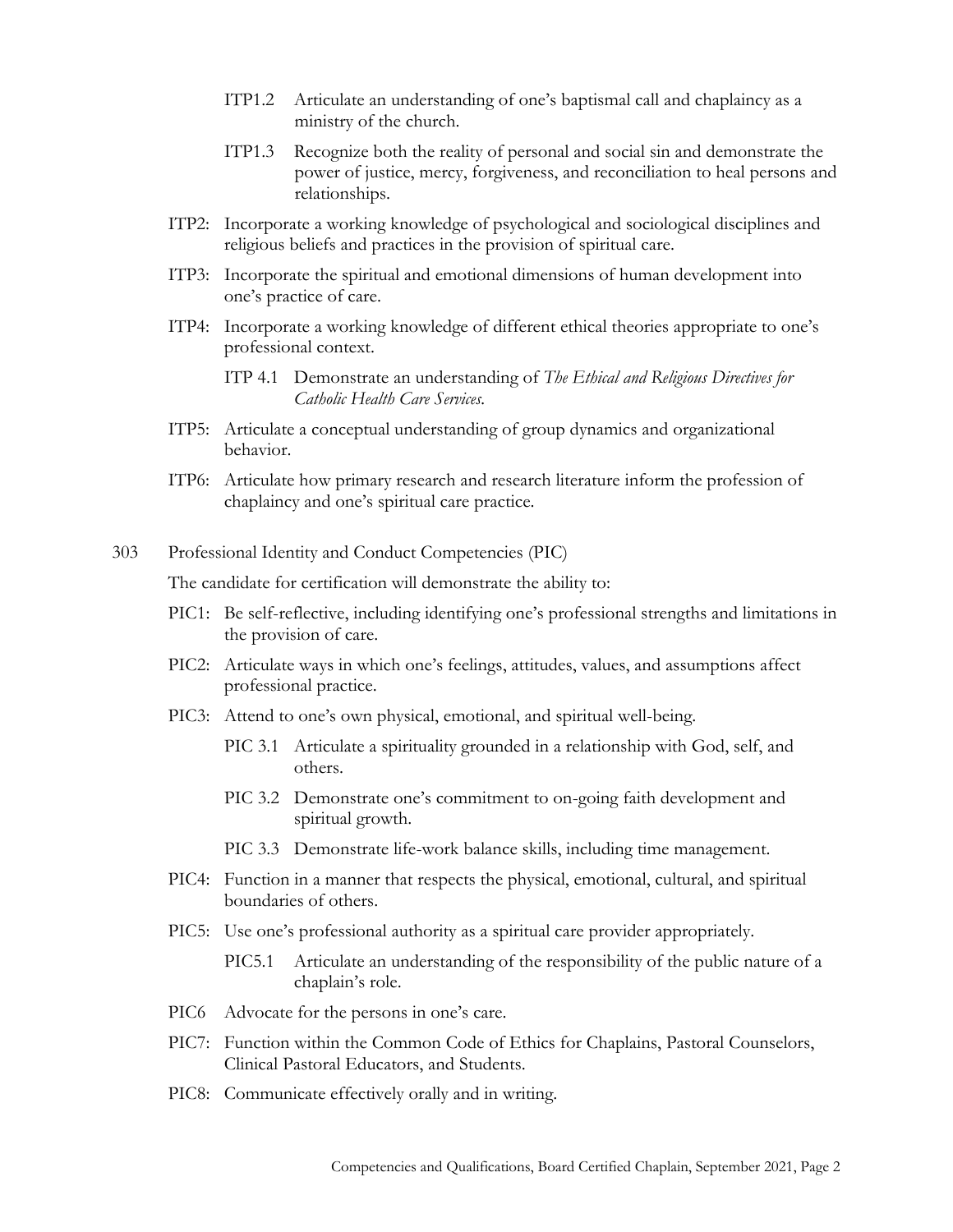- PIC9: Present oneself in a manner that reflects professional behavior, including appropriate attire, and grooming.
- 304 Professional Practice Skills Competencies (PPS)

The candidate for certification will demonstrate the ability to:

- PPS1: Establish, deepen and conclude professional spiritual care relationships with sensitivity, openness, and respect.
- PPS2: Provide effective spiritual support that contributes to well-being of the care recipients, their families, and staff.
	- PPS2.1 Possess an appropriate level of comfort and proficiency with contemporary communication technology and be able to employ it in spiritual care.
- PPS3: Provide spiritual care that respects diversity and differences including, but not limited to culture, gender, sexual orientation, and spiritual/religious practices.
- PPS4: Triage and manage crises in the practice of spiritual care.
- PPS5: Provide spiritual care to persons experiencing loss and grief.
- PPS6: Provide religious/spiritual resources appropriate to the care recipients, families, and staff.
- PPS7: Develop, coordinate, and facilitate public worship/spiritual practices appropriate to diverse settings and needs.
	- PPS7.1 Demonstrate the ability to integrate sacred art, music, and space for liturgical celebrations and communal prayer.
- PPS8: Facilitate theological/spiritual reflection for those in one's care practice.
- PPS9: Facilitate group processes, such as family meetings, post trauma, staff debriefing, and support groups.
- PPS10: Formulate and utilize spiritual assessments, interventions, outcomes, and care plans in order to contribute effectively to the well-being of the person receiving care.
- PPS11: Document one's spiritual care effectively in the appropriate records.
- 305 Organizational Leadership Competencies (OL)

The candidate for certification will demonstrate the ability to:

- OL1: Promote the integration of spiritual care into the life and service of the institution in which one functions.
- OL2: Establish and maintain professional and interdisciplinary relationships.
	- OL2.1 Demonstrate the ability to build peer relationships for the purpose of collaboration and active participation in the creation and maintenance of a healthy work environment.
	- OL2.2 Demonstrate skills in organization, conflict management, leadership, or supervision of others.